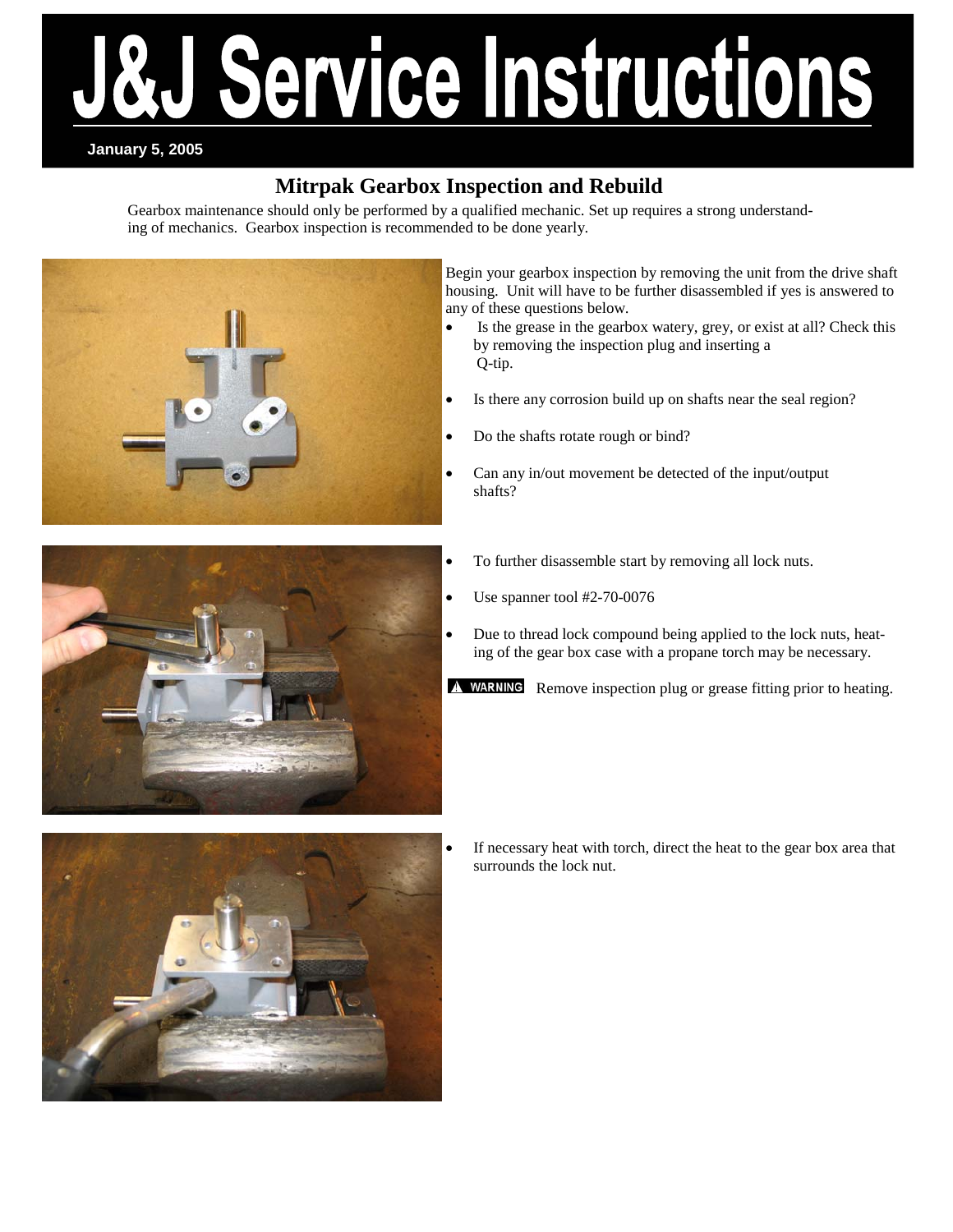# ervice Instructions

### **January 5, 2005**

# **Mitrpak Gearbox Inspection and Rebuild**

• To remove the input shaft carefully clamp shaft in the vise using soft jaws. • Lightly tap on casing exercise careful alignment of bearing with the housing bore. The out shaft can be tapped out either direction.

- 
- Clean all pieces with a high flash point solvent. Inspect all pieces for wear: shaft seal surface, rough bearings, gear teeth.
- If wear is detected on any of the items they are recommended to be replaced. Seals are to replaced before reassembly.



- To remove seal thread the locknut into the gearbox as shown. This will help hold the locknut to aid in seal removal.
- By using a small screw driver carefully pry the seal out of the lock nut.
- Press in new seal by hand and finishing pressing in seal till it bottoms out on lock nut.
- Make sure to install the seal in same direction as it was removed.
- Apply light coat of grease on the seal lip. This will reduce the chance of ripping the seal when installing the locknut.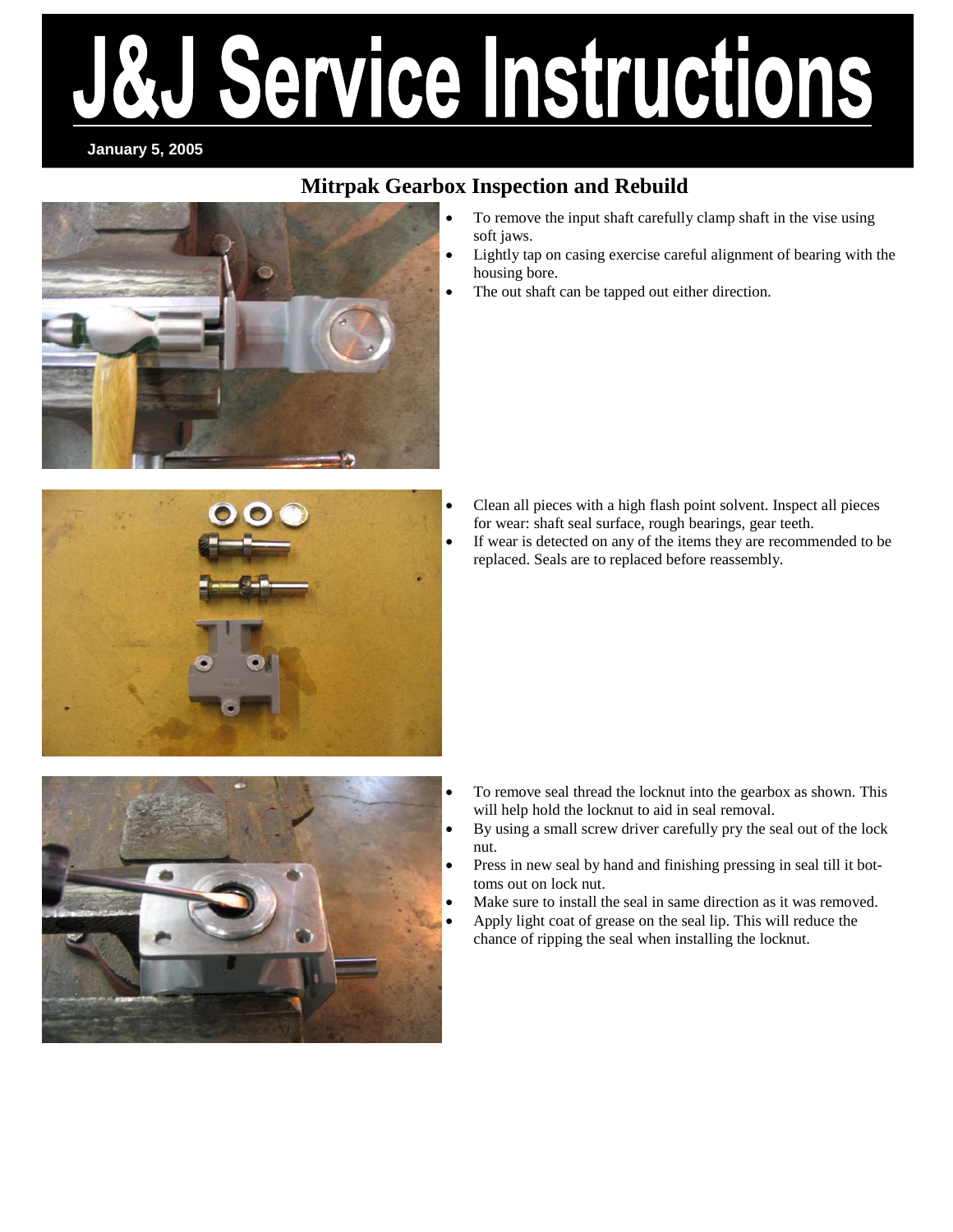# Service Instructions

**January 5, 2005** 

# **Mitrpak Gearbox Inspection and Rebuild**



- If bearings need replacement start by be removing the C-clips.
- Position the shaft in the press so that the bearing is supported and the supports are not making contact with the shaft.
- Press shaft out through bearings. If press is not available shaft can be carefully tapped out using a soft blow hammer.
- Installation of the bearings is done by reversing the order of disassembly.
- Bearings are sealed and do not need to be greased.



### Steps to reassemble

- 1. Apply grease to the gears using Exxon Nebula EP-0 or equivalent. A total of 1 Cu. In. is recommended. Do not overfill as this will cause excess heat and lead to failure.
- 2. When installing the locknuts use thread lock . Insert the long shaft into the gear box. Install the lock nuts but do not seat yet.
- 3. The short shaft is to be installed next. Tighten the lock nut enough to seat the bearing and to allow no in/out movement of shaft. No pre load is to be applied to bearing.
- 4. Backlash (amount one shaft turns before gears engage) needs to set be by making adjustment to the long shafts locknuts. Tighten the lock nut unit gears mesh and bind slightly. Carefully loosen the lock nut until the unit begins to rotate freely. Shaft needs to be set with no in/out movement. Adjustments will have to made to both locknuts in order to obtain the correct backlash and clearance. No bearing preload is recommended.
- 5. Shaft should rotate smoothly without binds and have a consistent feel.
- 6. Allow 24 hrs. for thread lock to cure before returning unit to service.